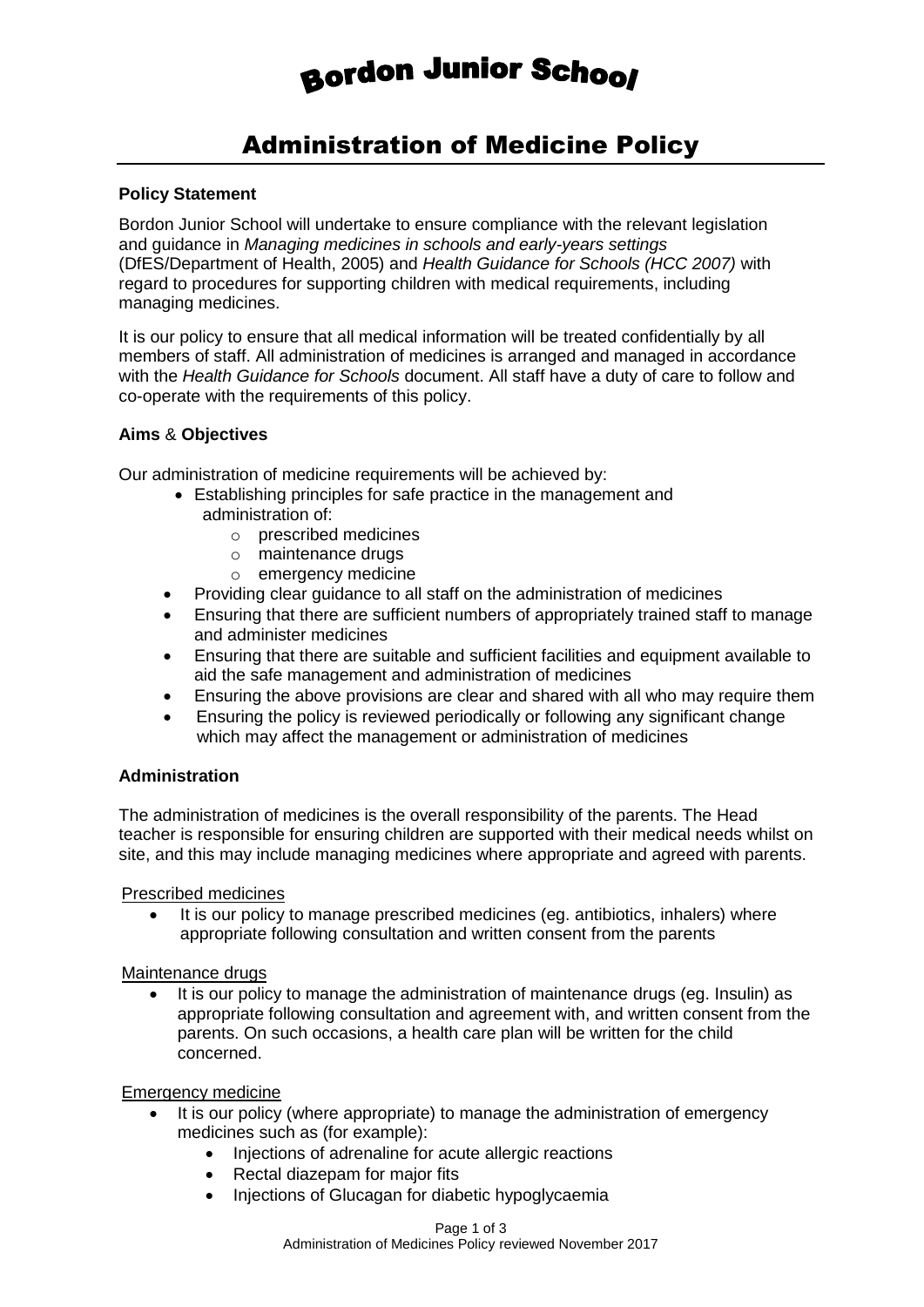• In all cases, professional training and quidance from a competent source will be received before commitment to such administration is accepted

Non-prescribed medicines

 School staff cannot take responsibility for the administration of non-prescribed medication.

# **Procedure for Administration**

When deciding upon the administration of medicine needs for children we will discuss this with the parents concerned and make reasonable decisions about the level of care required.

Any child required to have medicines will have an `administration of medicines/treatment' consent form completed by the parent and kept on file.

Individual health care plans will be completed for children where required and reviewed periodically in discussion with the parents to ensure their continuous suitability.

For any child receiving medicines, a "record of prescribed medicines" sheet will be completed each time the medicine is administered and this will be kept on file.

If a child refuses to take medication the parents will be informed at the earliest available opportunity.

#### **Emergency Services**

When a medical condition causes the child to become ill and/or requires emergency administration of medicines, then an ambulance will be summoned at the earliest opportunity.

#### **Medical Accommodation**

The First Aid Treatment Zone will be used for medicine administration/treatment purposes. The room will be made available when required.

# **Training**

Where staff are required to carry out non-routine or more specialised administration of medicines or emergency treatment to children, appropriate professional training and guidance from a competent source will be sought before commitment to such administration is accepted.

A "staff training record" sheet will be completed to document the level of training undertaken.

Such training will form part of the overall training plan and refresher training will be scheduled at appropriate intervals.